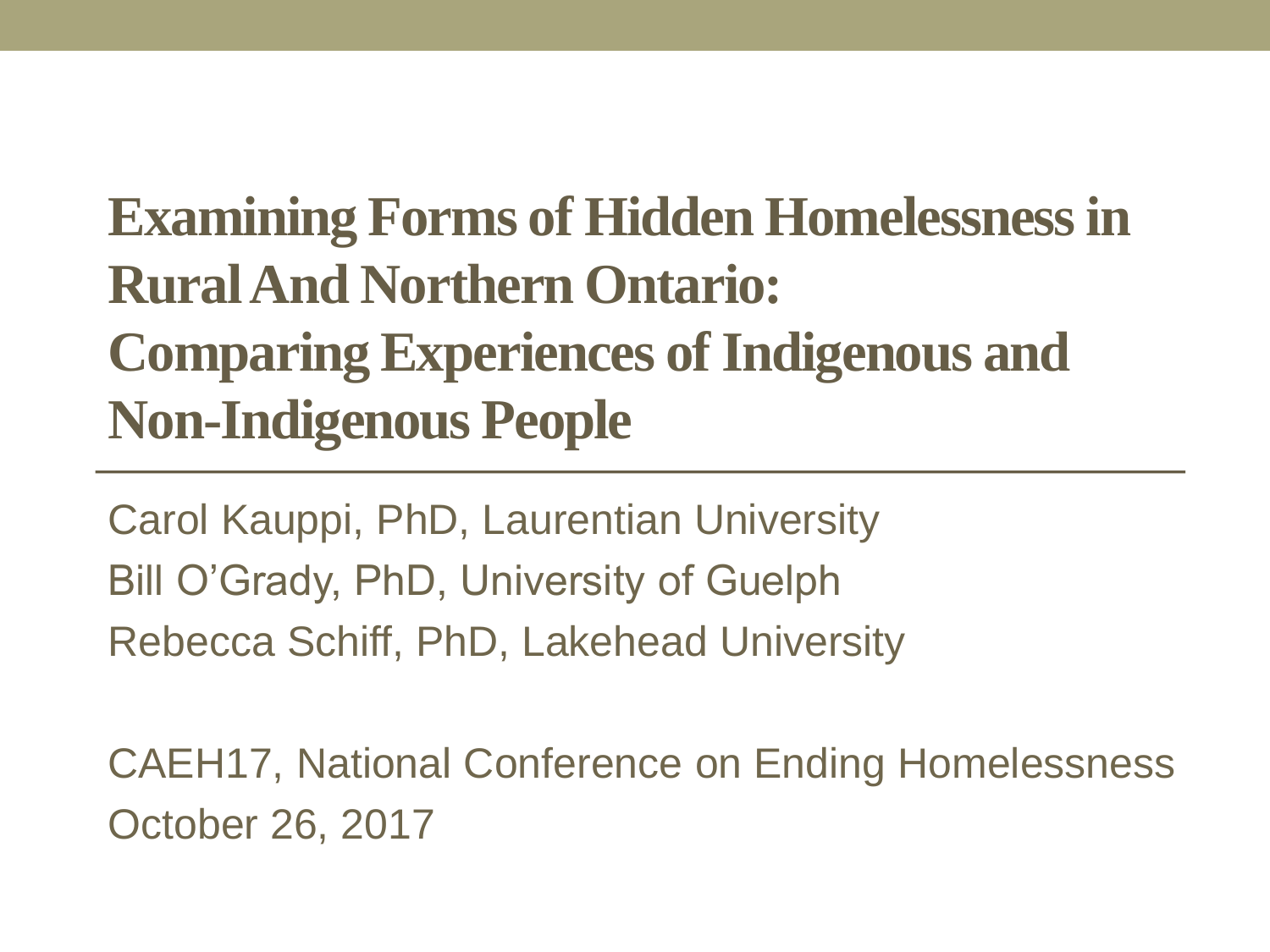# Acknowledgements

- Co-authors:
	- Bill O'Grady, University of Guelph
	- Rebecca Schiff, Lakehead University
- Report:
	- Kauppi, C., O'Grady, B., Schiff, R., Martin, F. and Ontario Municipal Social Services Association. (2017). *Homelessness and Hidden Homelessness in Rural and Northern Ontario*. Guelph, ON: Rural Ontario Institute.
- We acknowledge participants living with forms of homelessness in rural and northern Ontario who made this research possible.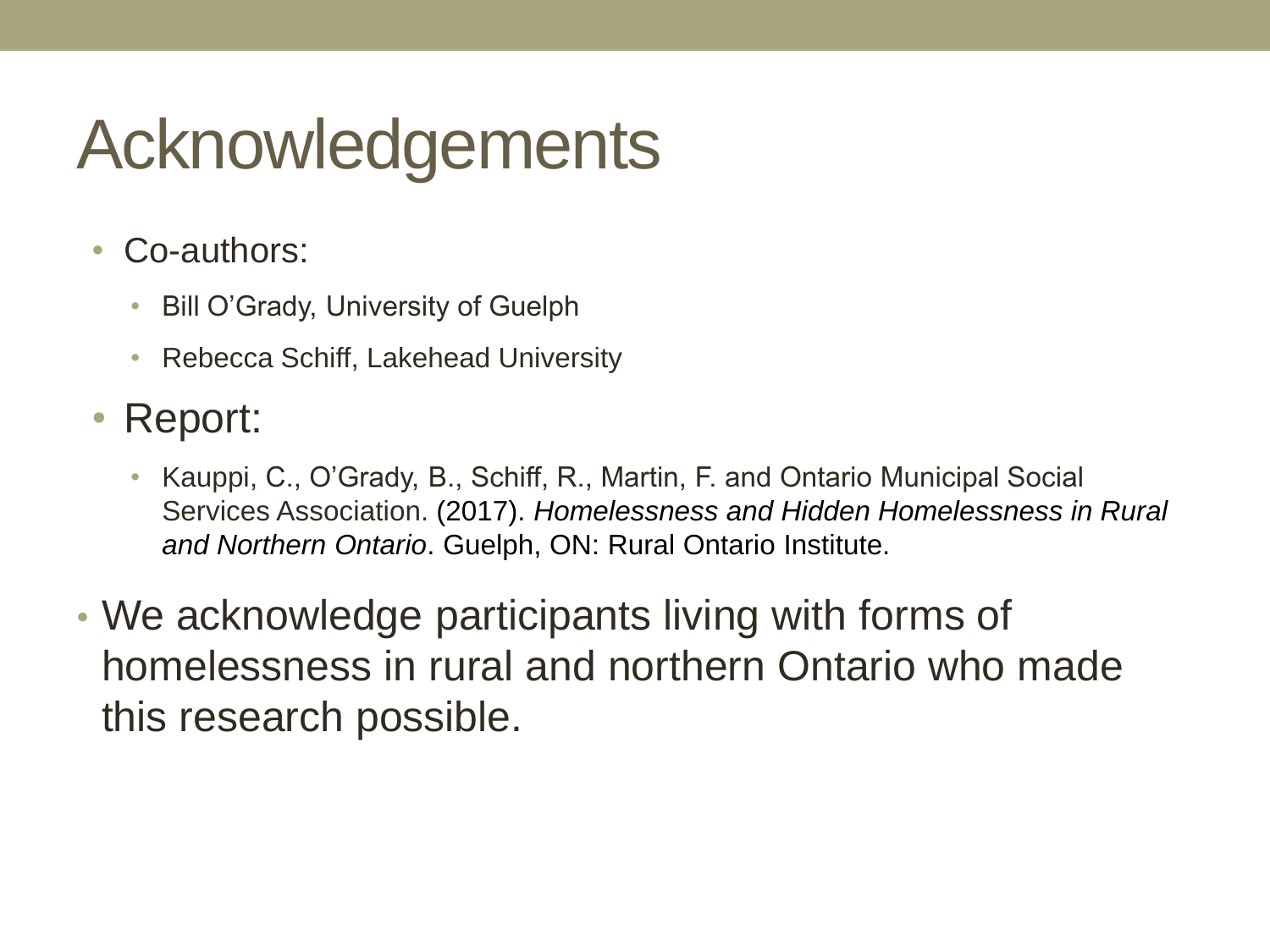# Introduction

- Importance of obtaining information about the "state of homelessness" in rural and northern regions.
- More attention now focused on measuring homelessness in Ontario and Canada.
- Growing awareness of homelessness in communities where it was not recognized previously.
- Little research conducted in rural and northern Ontario.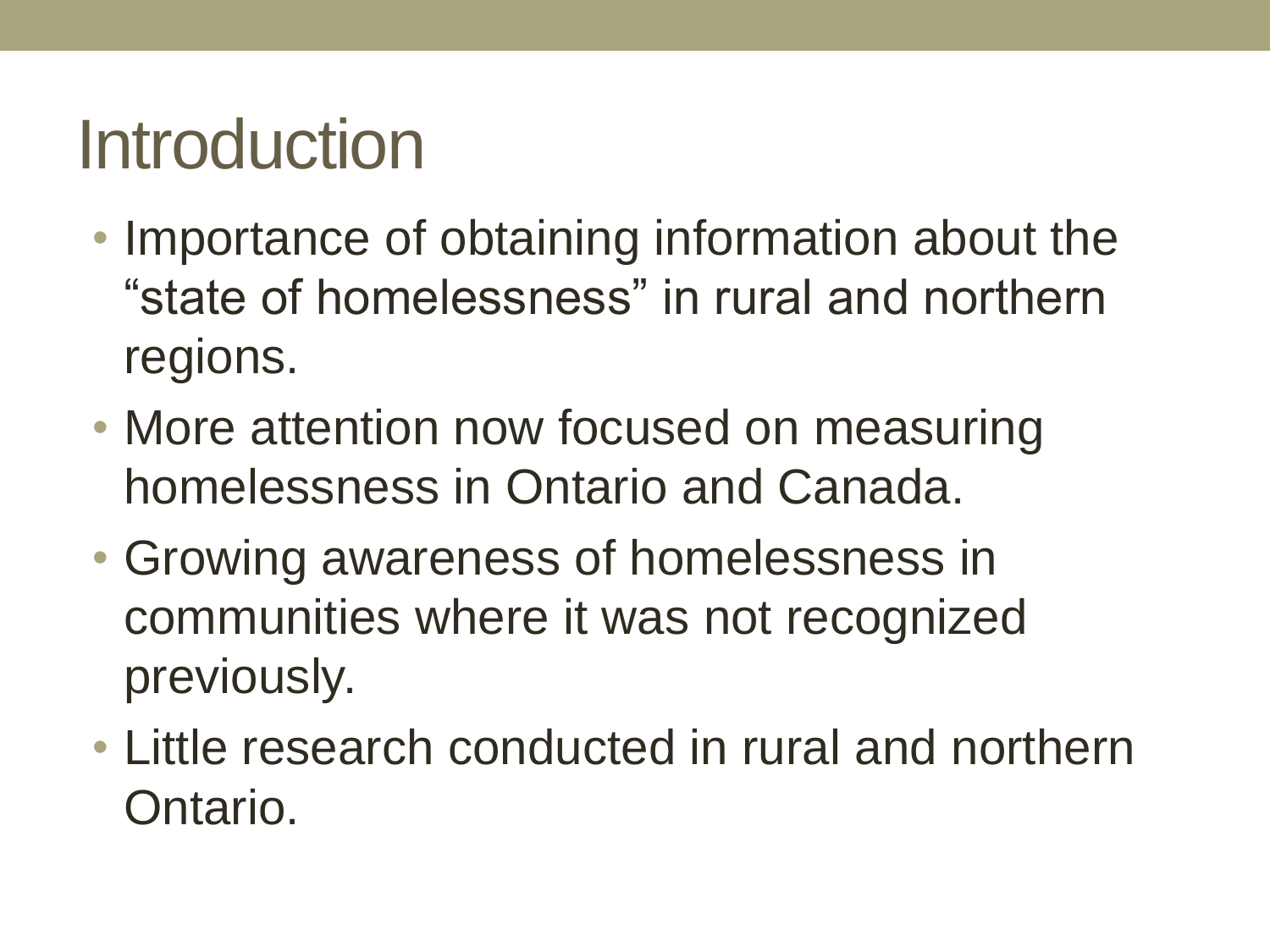### **Definitions of Homelessness in the Literature**

- Absolute:
	- No home of their own or home is not suitable for human habitation (e.g., sleeping outdoors, squats).
	- Unsheltered
	- Emergency sheltered.
- At Risk:
	- Elevated risk due circumstances such as low wages, inability to pay rent, eviction, illness, violence.
- Hidden Homelessness
	- Invisible, concealed
- Chronic:
	- People who have been continuously homeless for approximately 1 year or more.
- Episodic:
	- People who frequently experience homelessness.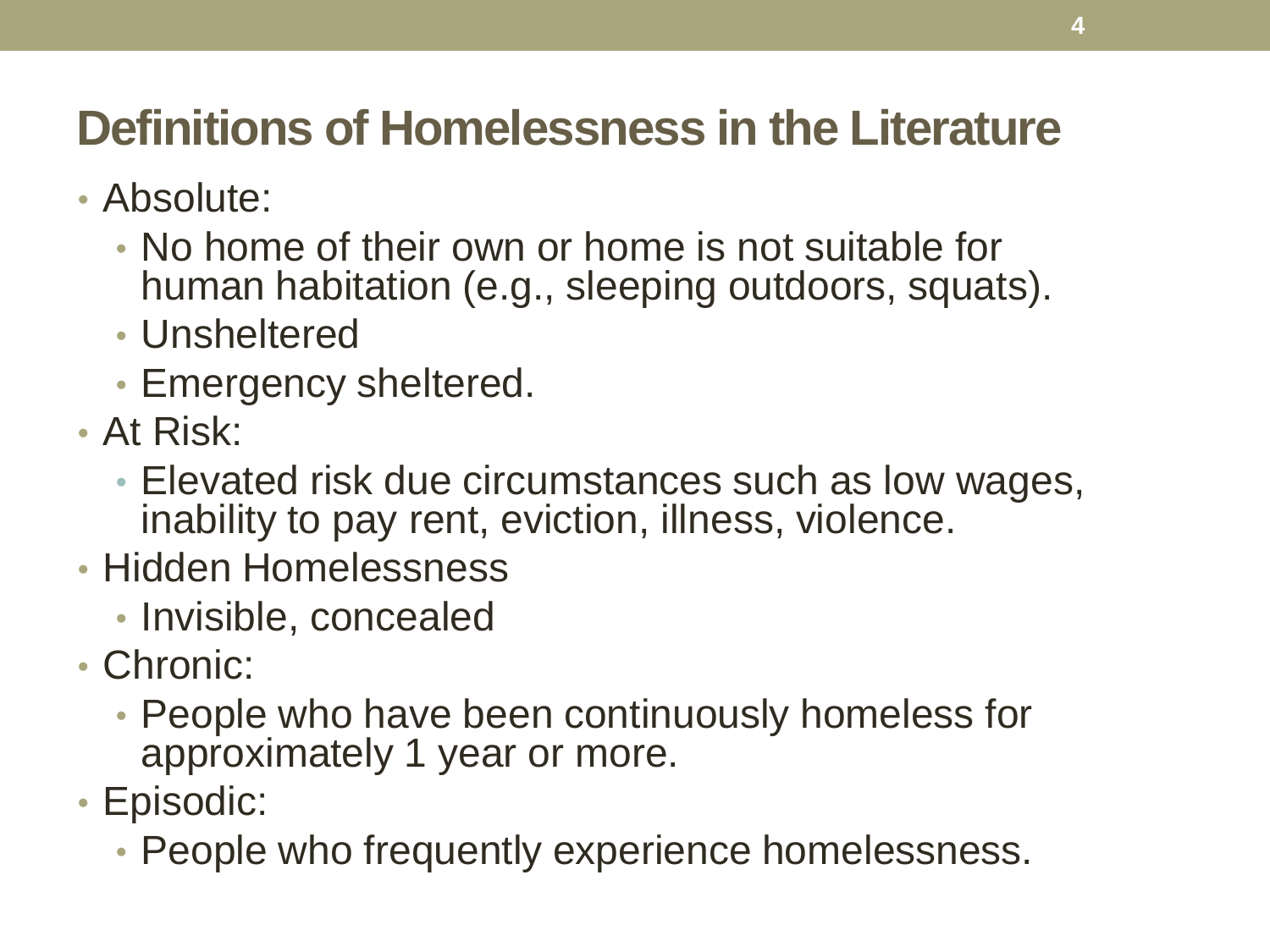### **Hidden or Concealed Homelessness**

- The scope of hidden homelessness in small and rural areas:
	- "…estimated to represent 80 per cent of those who have no place to call home." (MAH, 2015)
- Hidden homelessness is more prevalent in northern, rural and small communities (Kauppi, O'Grady, Schiff, Martin & OMSSA, 2017).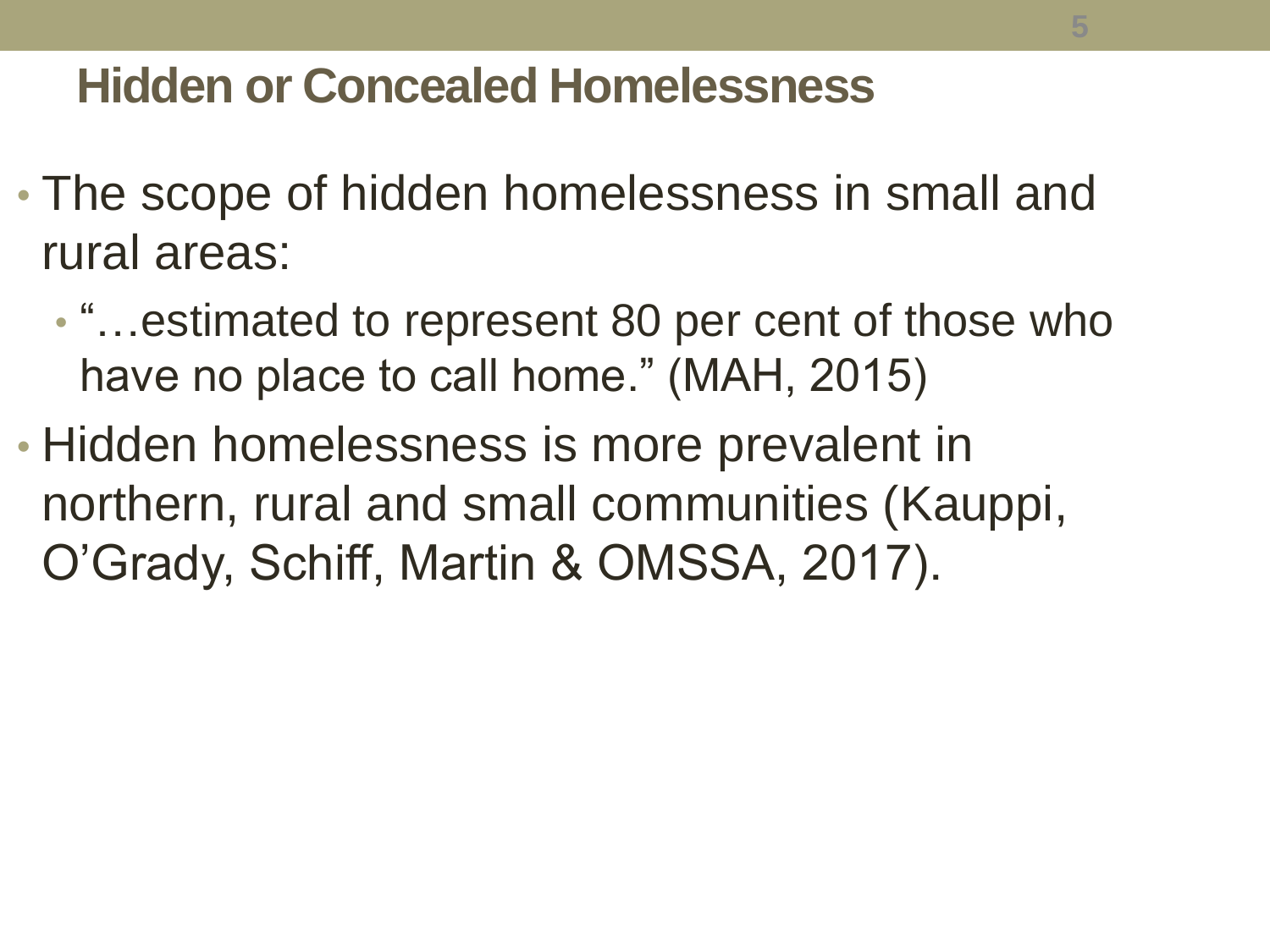# **Hidden Homelessness**

- Often invisible.
- People may not use services.
- Forms of homelessness are often not recognized.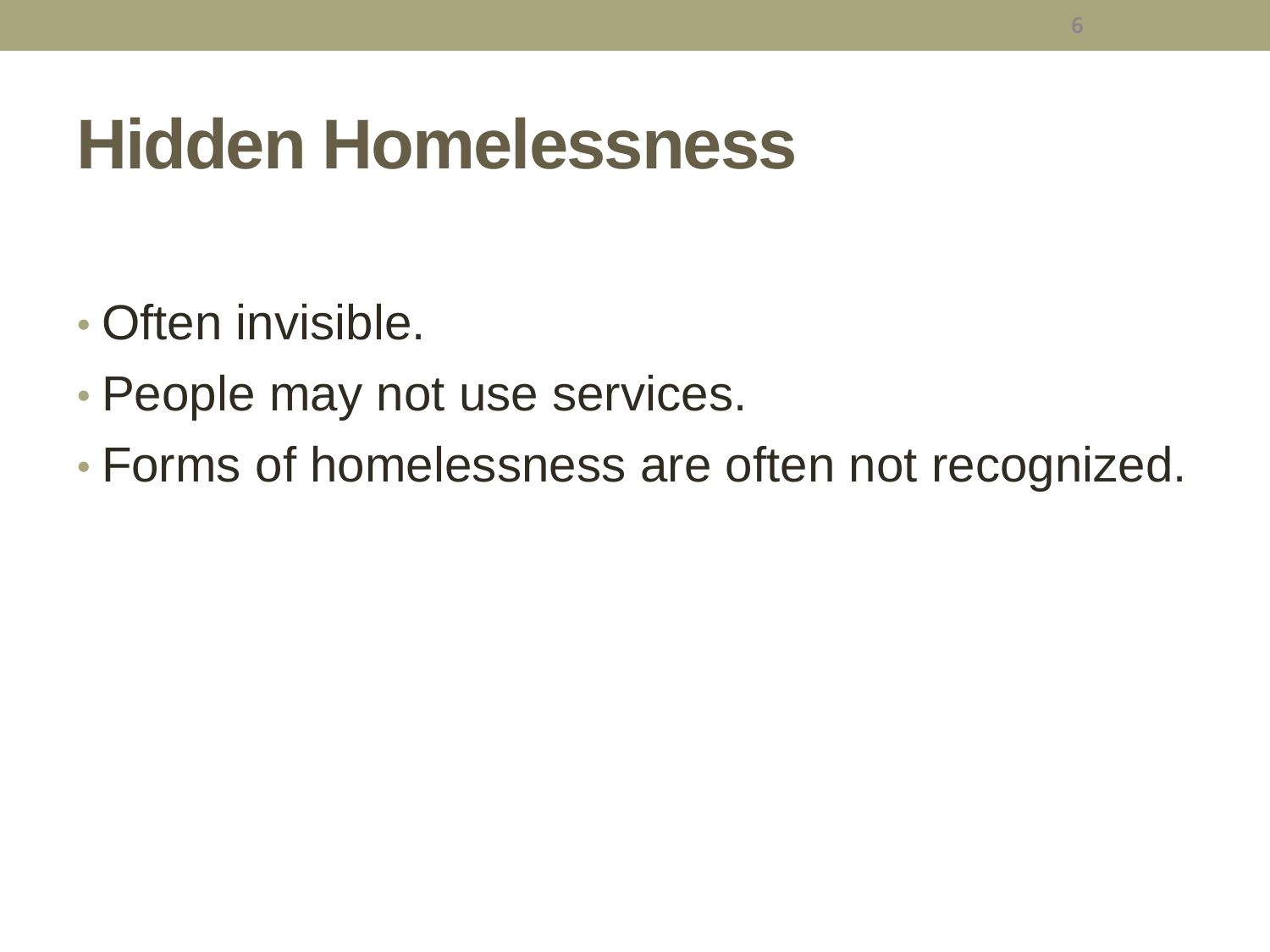# Forms of hidden homelessness

- Kauppi, O'Grady, Schiff, Martin & OMSSA (2017) interviewed people living with homelessness in rural and northern Ontario and described main types of/ themes of hidden homelessness:
	- Couch surfing ("crashing")
	- Doubling, tripling (overcrowding)
	- Living in tents or RVs (bush camps, encampments, hut)
	- Motels or single rooms (SRO)
	- Substandard accommodation (requires major repairs, "shack", unsafe, no water, no toilet or bathing facilities)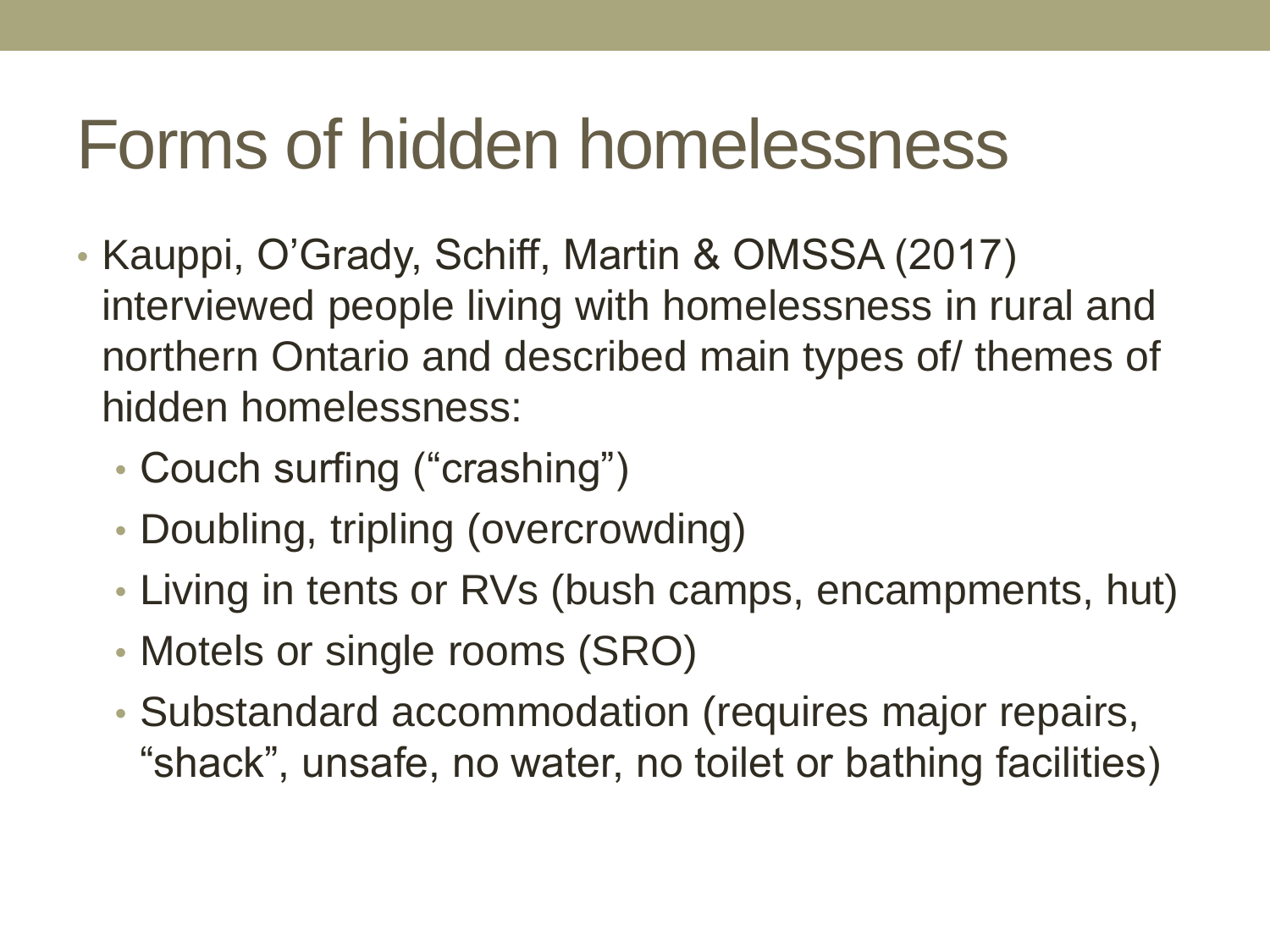# Current study compares Indigenous and Non-Indigenous participants

- Sample:
	- 45 participants
	- northeastern and northwestern Ontario and rural southwestern Ontario
	- Age: 22 to 66 years
	- Gender:
		- Women 38%
		- Men 58%
		- LGBTQ2S 4%
	- Cultural background:
		- Indigenous 56%
		- Non-Indigenous 44%
	- Indigenous and non-Indigenous participants were similar in terms of age and gender.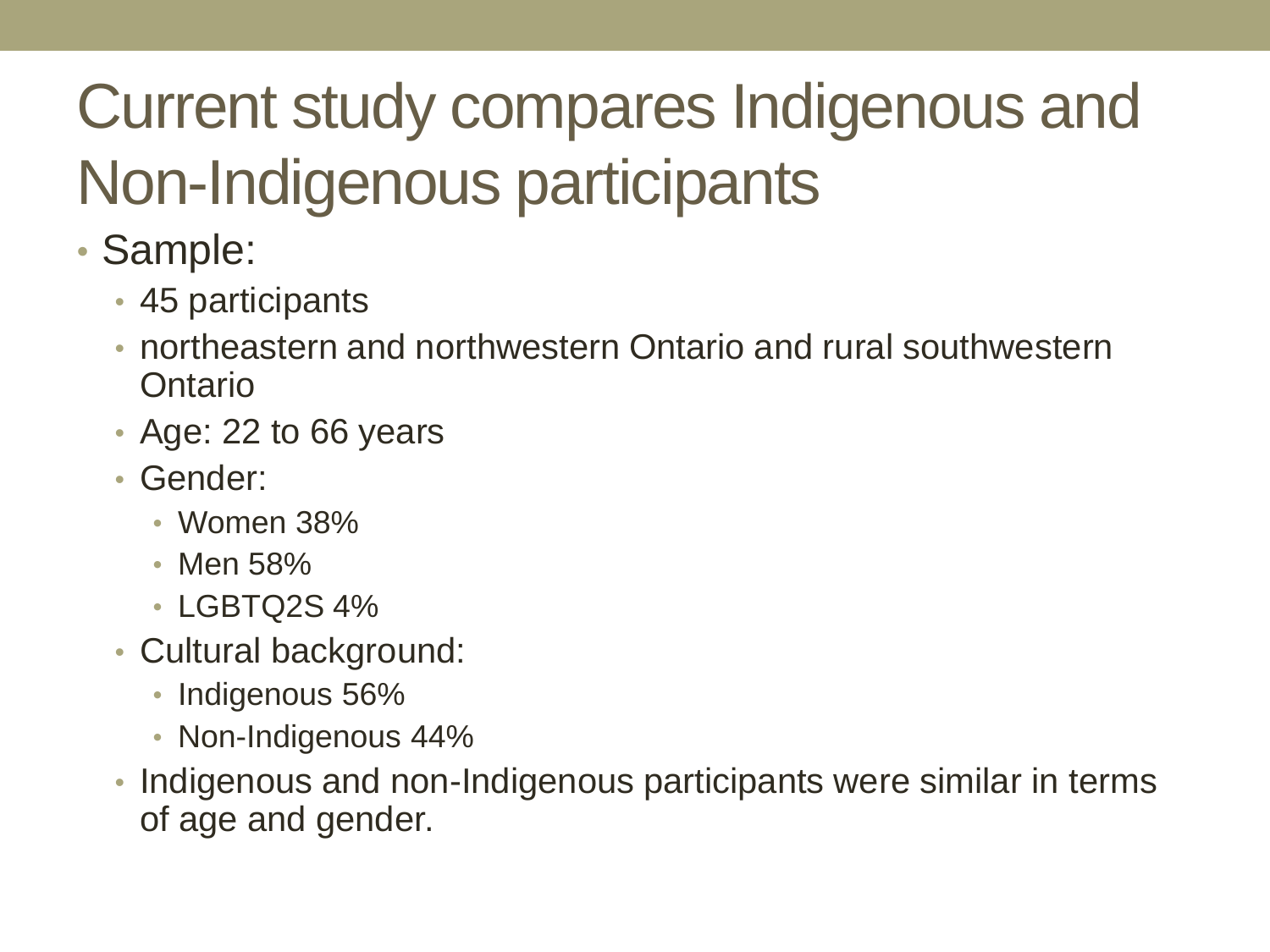## Experiences of homelessness

- Participants had collectively lived with many forms of homelessness, from absolute homelessness to varied types of hidden homelessness.
- Examination of the varied types of homelessness experienced by the participants showed that the 45 participants collectively mentioned 524 instances of homelessness.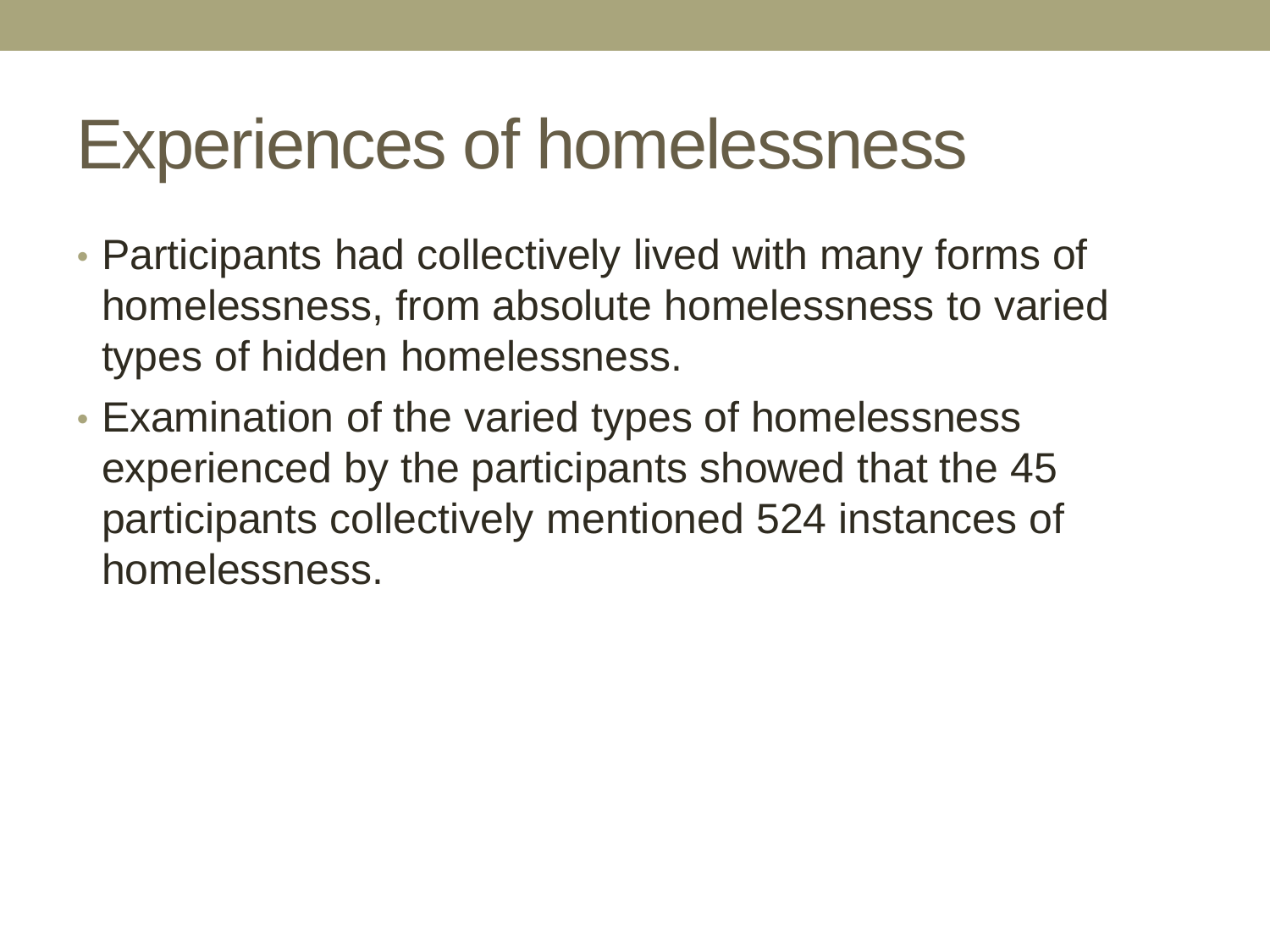### Forms of homelessness and number of instances described

#### **Number of Instances**

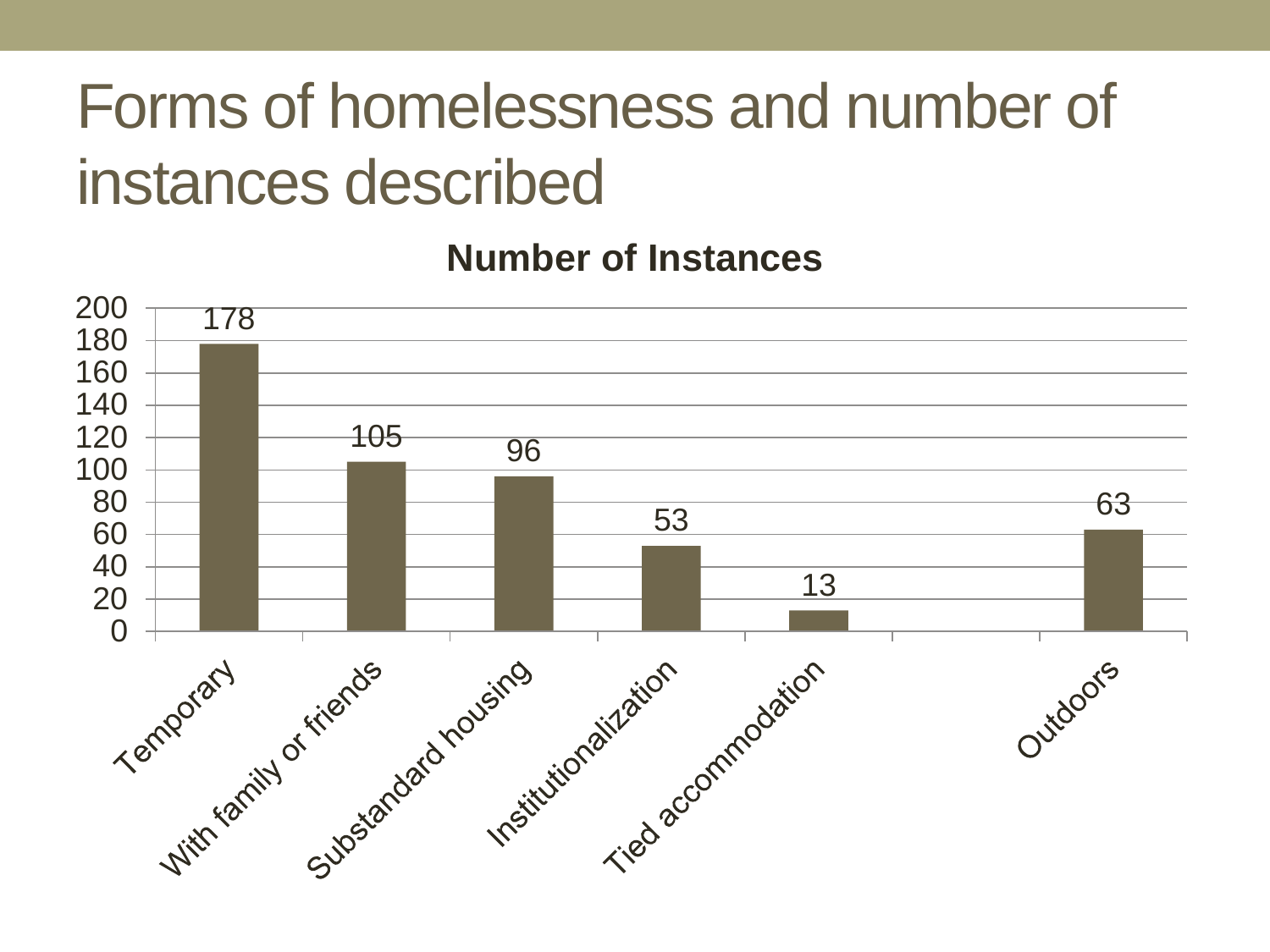## Indigenous vs. non-Indigenous participants' experiences of homelessness

- No differences for
	- Temporary accommodation
	- Staying with family or friends
	- Substandard accommodation
	- Institutionalization
	- Tied accommodation
- Main difference pertained to staying outdoors:
- 68% of Indigenous participants
- 45% of non-Indigenous participants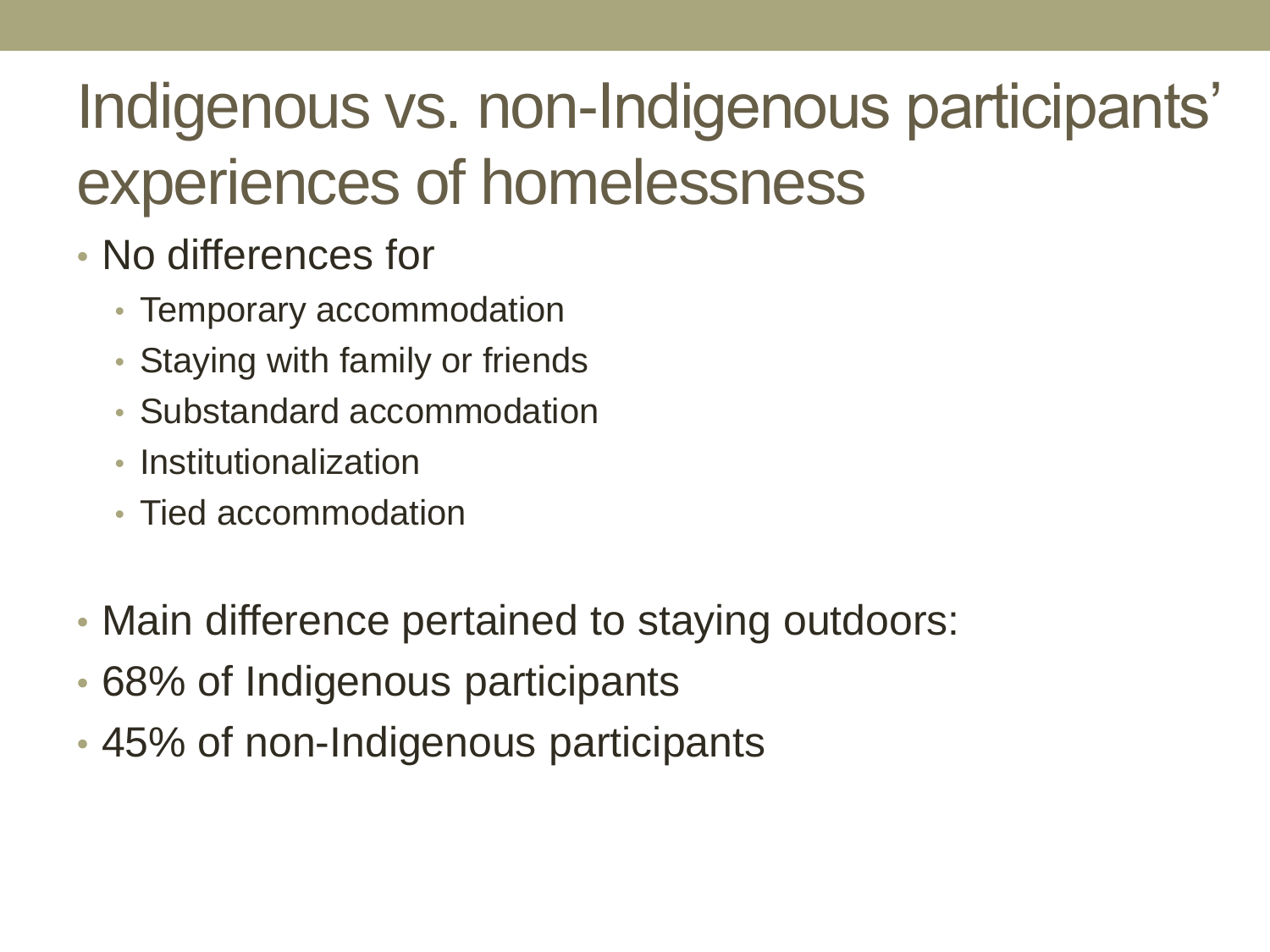Experiences of hidden homelessness and absolute homelessness: Indigenous and non-Indigenous participants

- Experienced hidden homelessness but not absolute homelessness:
- 45% of non-Indigenous participants
- 28% of Indigenous participants.
- Experienced both hidden homelessness and absolute homelessness:
- 55% of non-Indigenous participants
- 72% of Indigenous participants.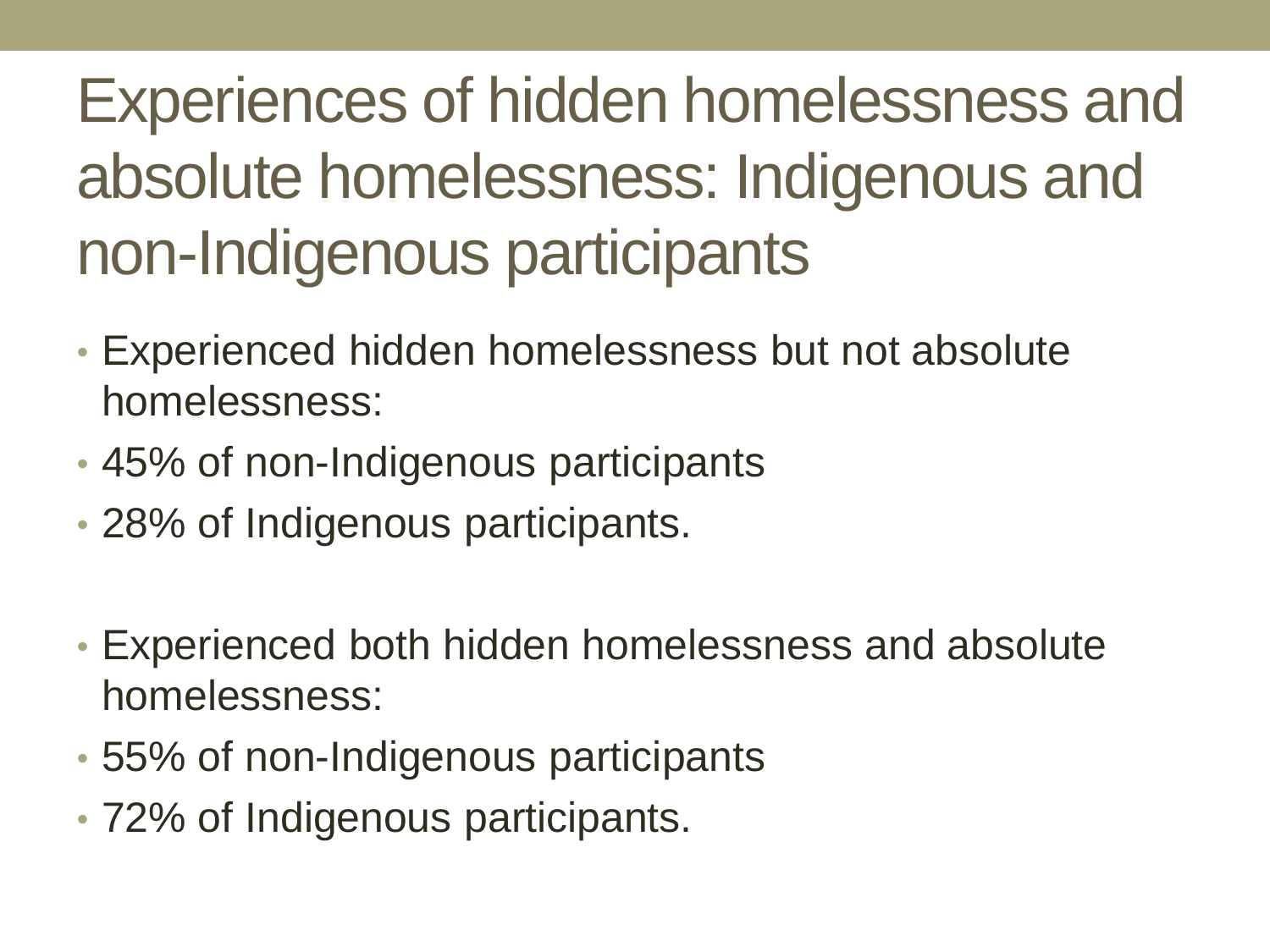### Hidden homelessness: turned away and banned from the shelter

- "All of a sudden, you're just refused. I'm always refused over there. There's so many people around here that is refused to go in there, and it's not right. Not right at all. They wander on the street too, my friends, you know. Yeah there's a lot of people there. There's a lot of them that are not allowed in there. And they have to sleep outside? Like come on now." (I, W, 38)
- "It was a blizzard and we weren't allowed in the shelter, because [the shelter manager is] so mean and she likes to ban people. Seems like she picks and chooses. But anyways, um we huddled up together and we had to go digging in a garbage box to go get something to eat. And then we huddled up with each other by the train tracks, like in the back where the snow isn't blowing. And we just covered each other, held each other, [for] warmth, like body heat." (I, W, 33)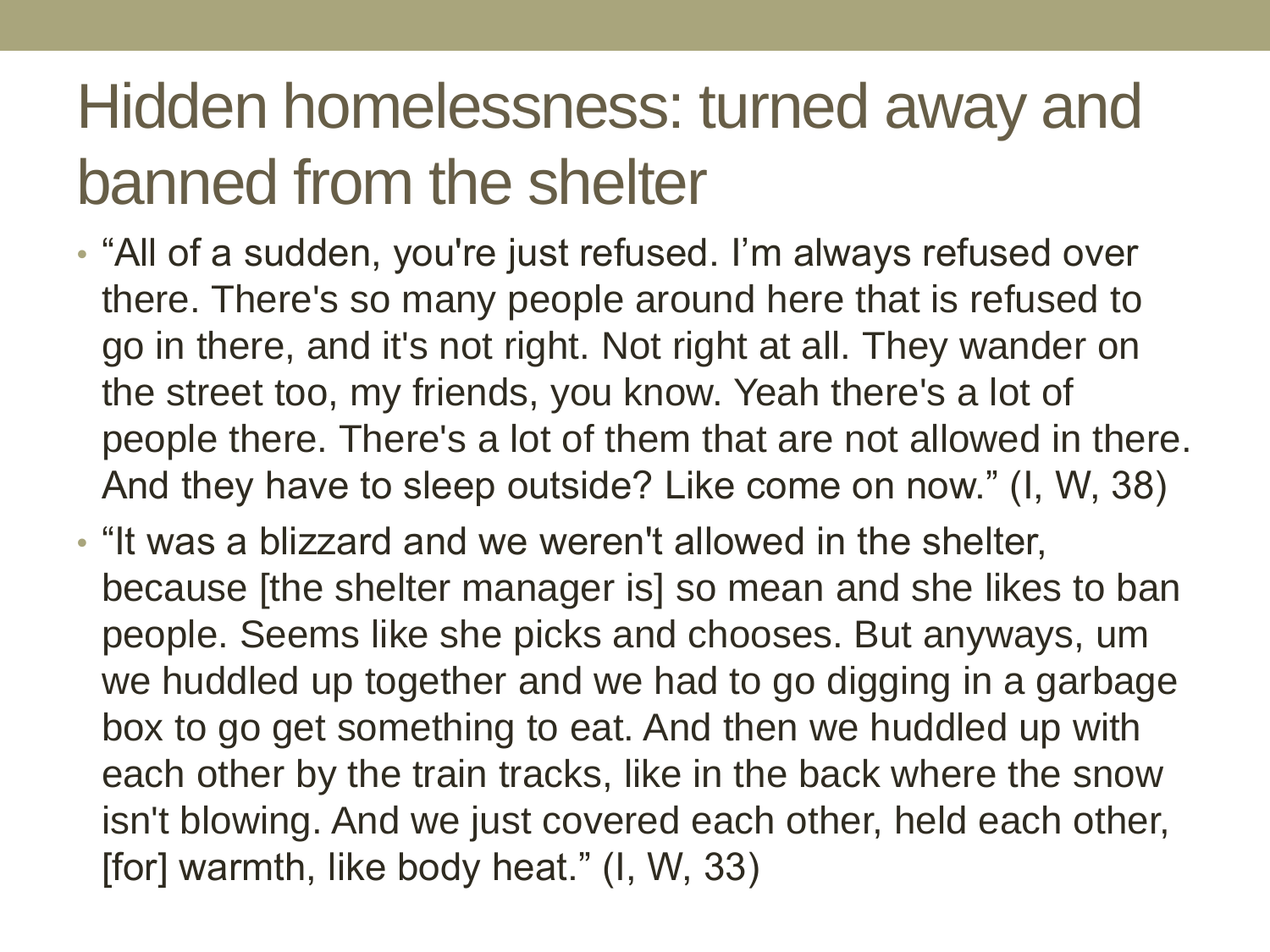# Bush camps

• "Sleeping outside is not very comfortable, especially when it's raining. Now, it's cold is coming. I gotta be prepared. … People got camps out in the bush. Yeah, wigwams or tents and stuff." (I, W, 38).



Photo credit: Poverty, Homelessness and Migration, Laurentian University and Spotlight North Collective. Photo taken by a participant in a photovoice project, Sudbury.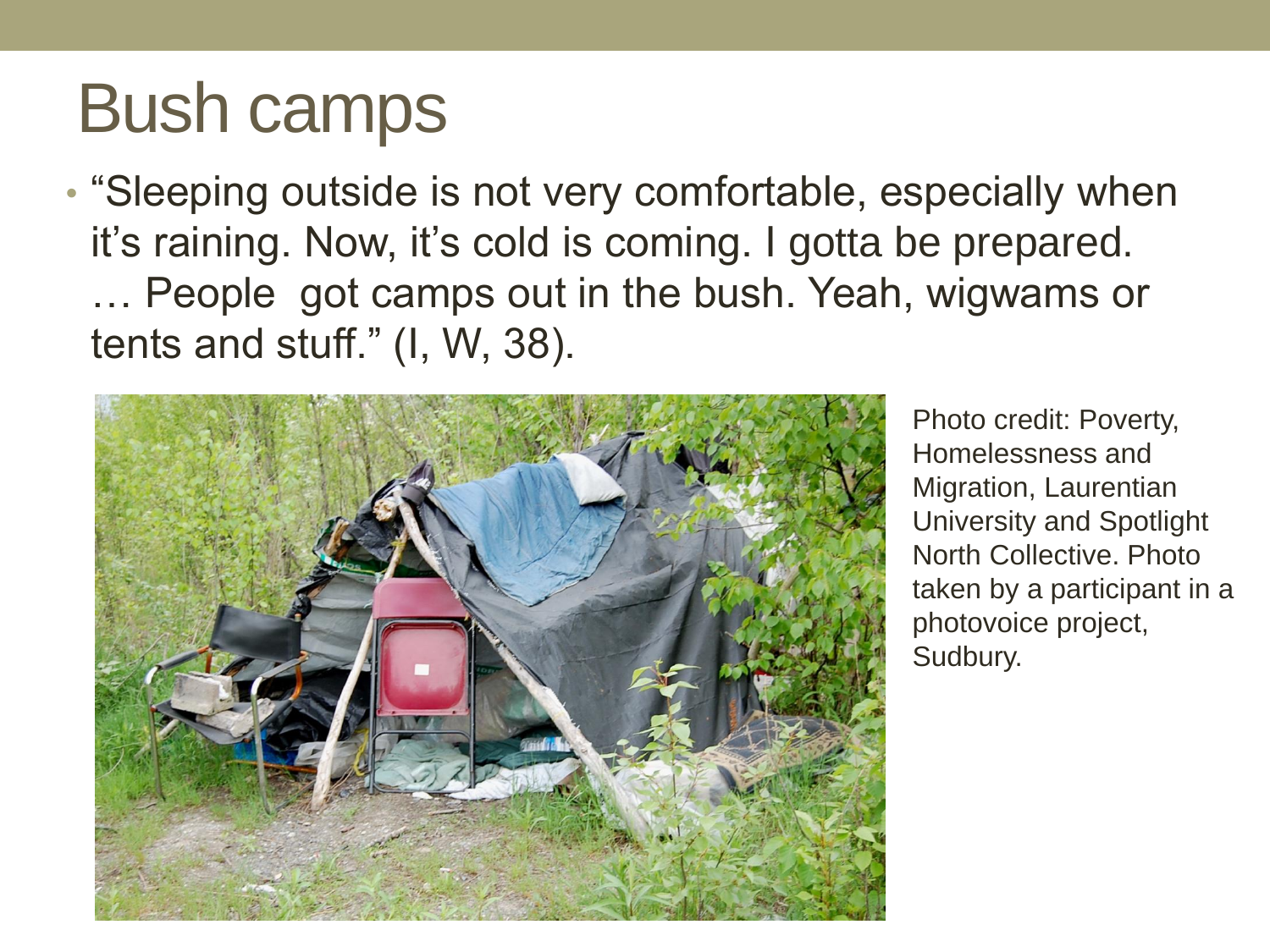

Photo credit: Poverty, Homelessness and Migration, Laurentian University and Spotlight North Collective. Photo taken by a participant in a photovoice project, Sudbury.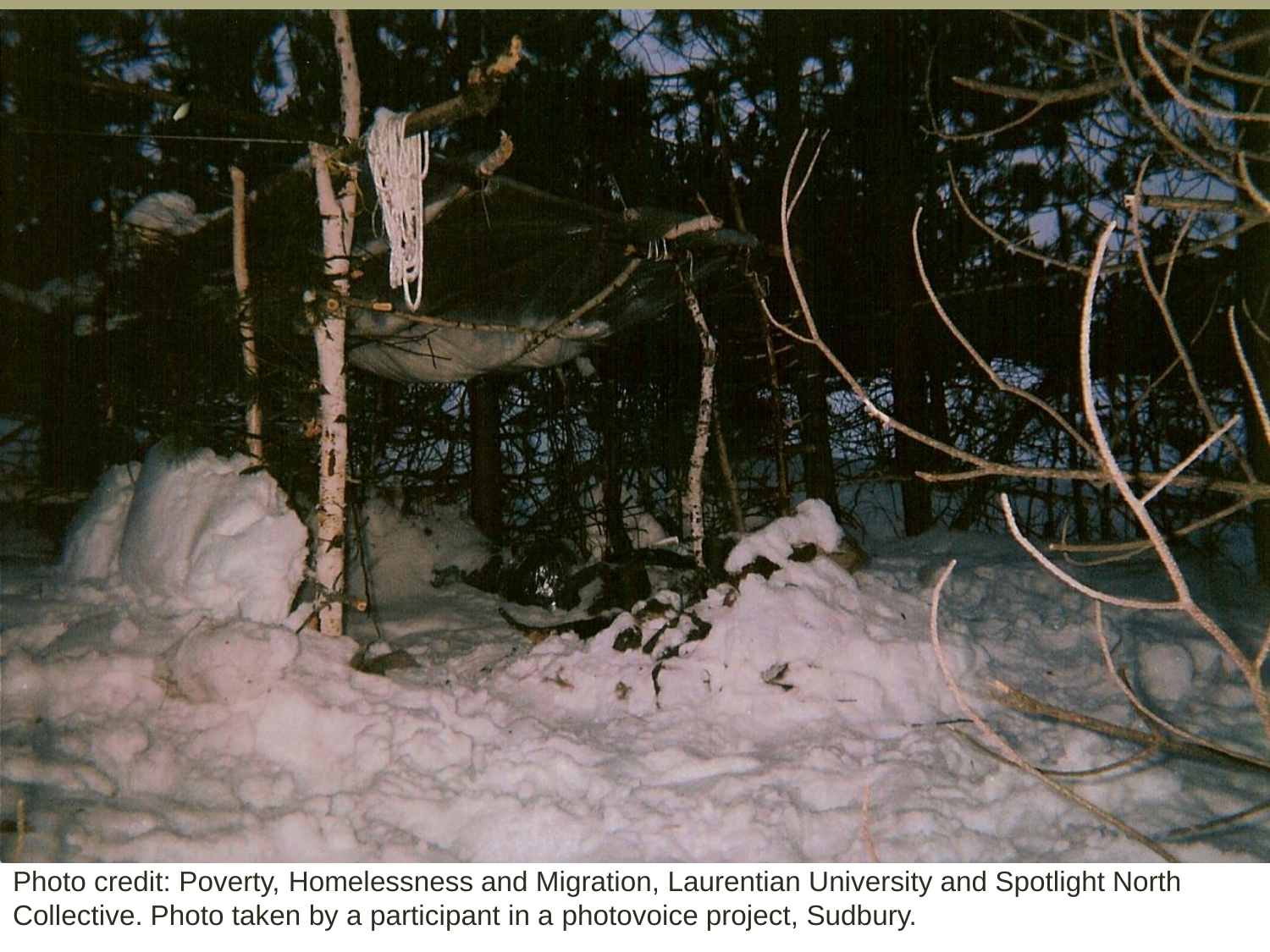### Hidden homelessness: substandard accommodation

### "It's, [there's] nothing there. There's no bathroom, no water."

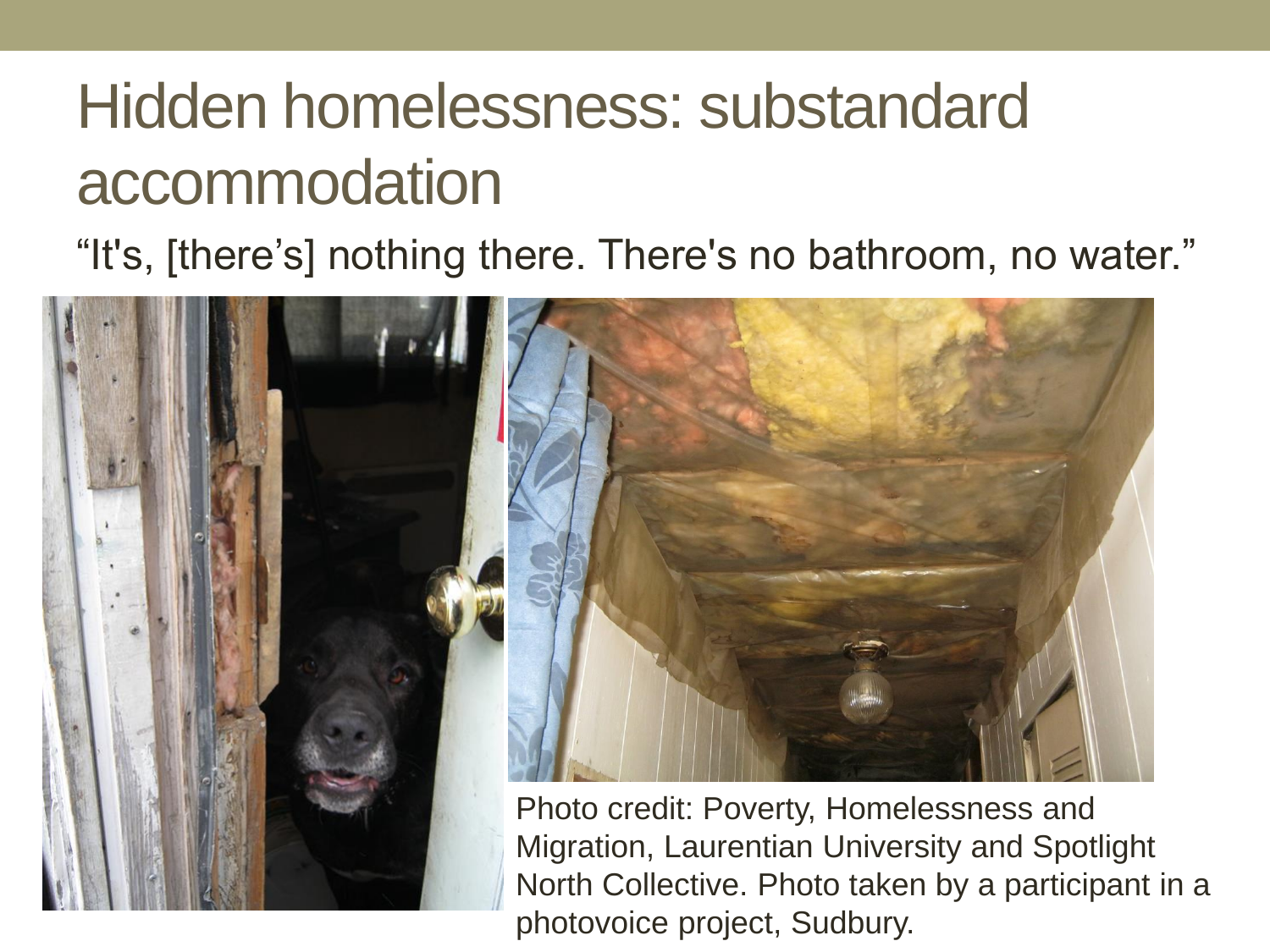# **Conclusions**

- Indigenous participants had more often experienced multiple forms of hidden homelessness and absolute homelessness (outdoors).
- A longitudinal study of housing and health showed that the categorization of people as homeless or vulnerably housed is false and arbitrary
	- Part of the same, disadvantaged group (REACH3, 2010).
- In research, extra effort must be taken to include people living with forms of hidden homelessness.
- Implications for enumeration studies in 2018:
	- PiT count guides specify that this method cannot enumerate hidden homelessness.
	- PPC method can include hidden homelessness (Kauppi, 2017).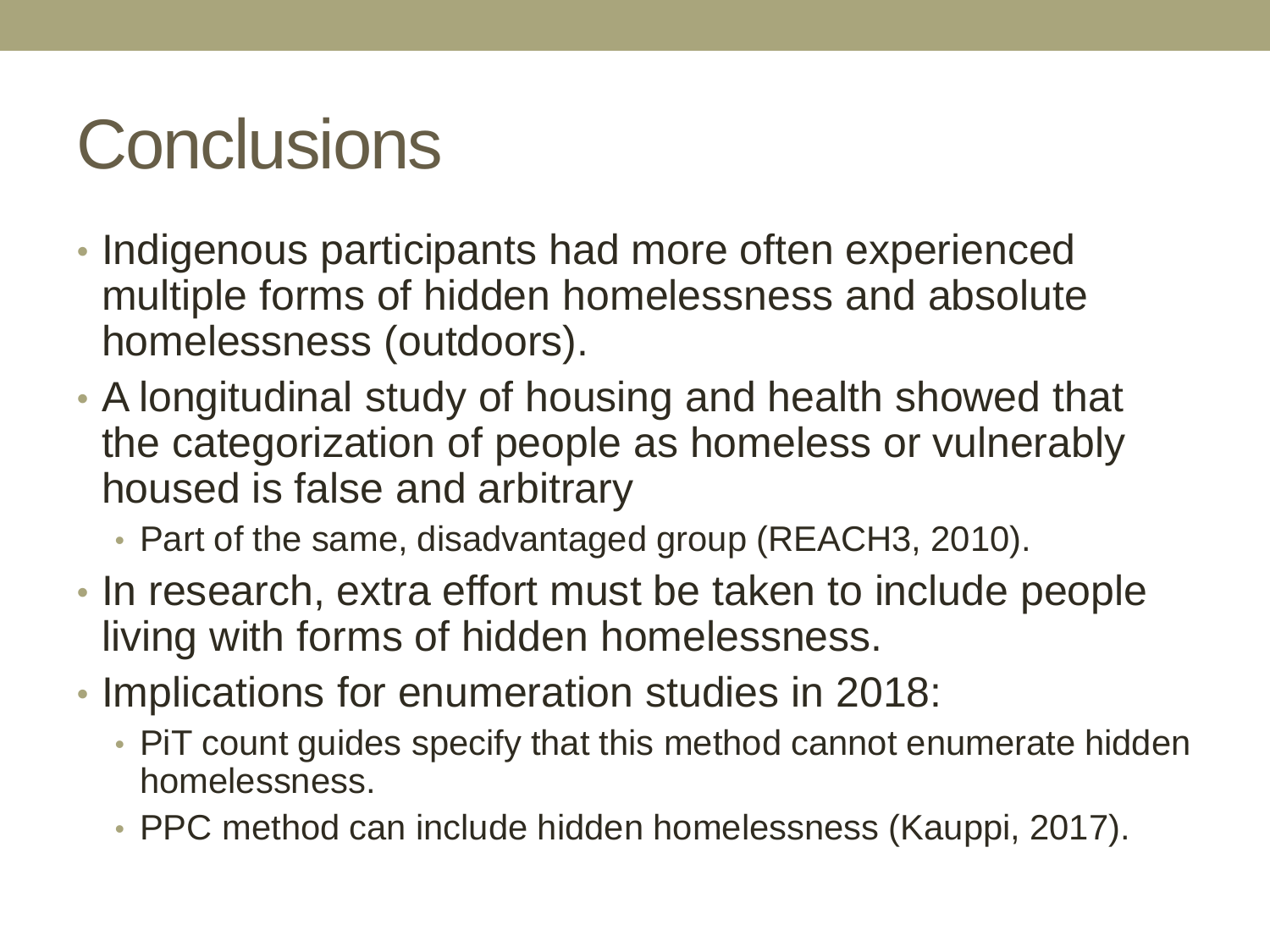# References

- Kauppi, C. (2017). Period Prevalence Counts of People Experiencing Homelessness: A Guide for Rural and Northern Communities. Ministry of Housing, Toronto: Queen's Printer for Ontario.
- REACH3 (2010). Housing Vulnerability and Health: Canada's Hidden Emergency. The Homeless Hub Report Series, Report #2.